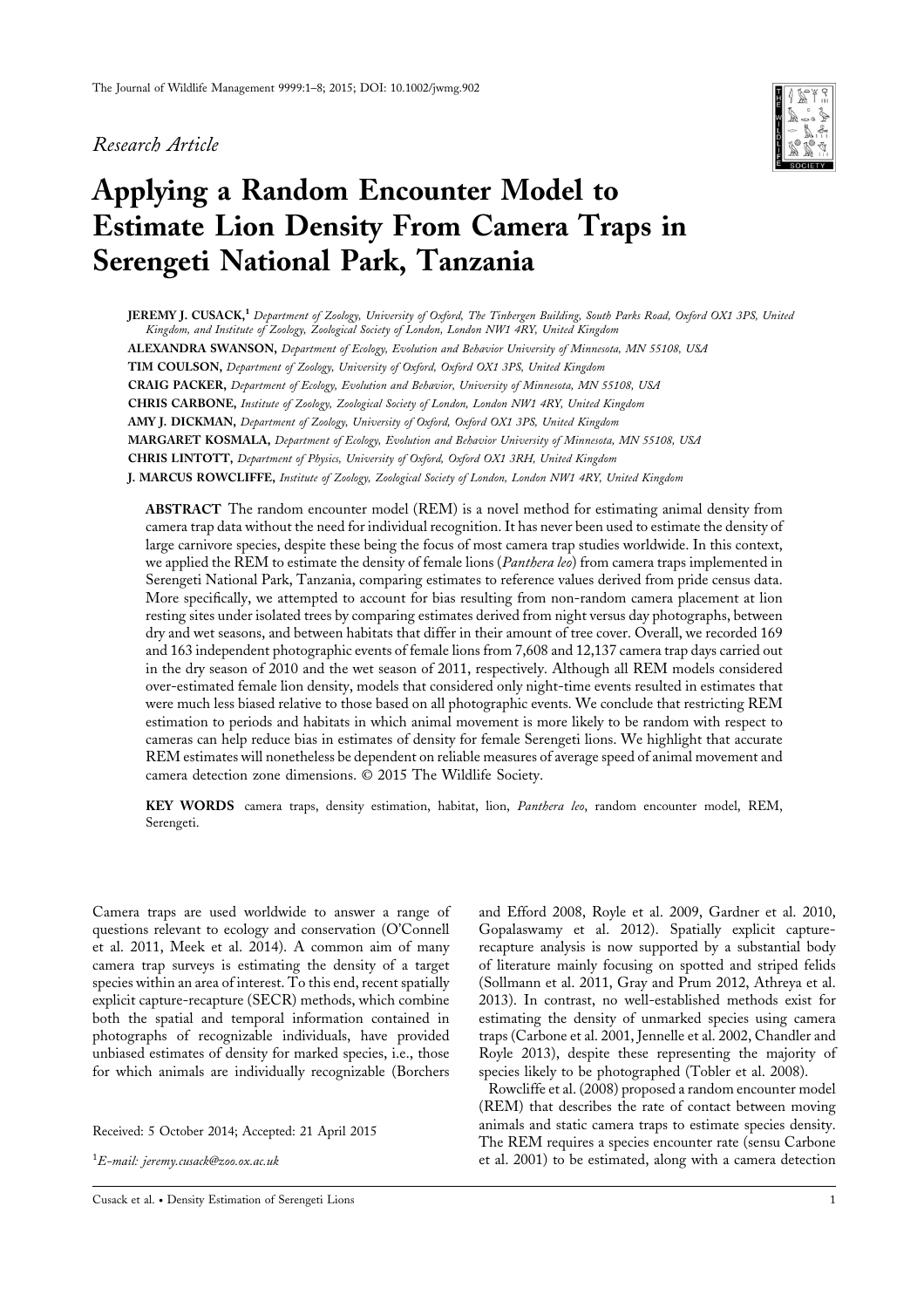zone specified by its radius and angle, and an estimated average speed of movement for the target species. A key assumption of the model is that cameras are placed randomly with respect to animal movement (Rowcliffe et al. 2013), meaning that they should not be targeted so as to inflate, or deflate, encounter rates. Studies using the REM have been implemented by deploying cameras in systematic or fully randomized arrays (Rovero and Marshall 2009, Manzo et al. 2012), with camera placement determined a priori by precise geographical coordinates rather than influenced by the presence of features that may increase capture probability (Rowcliffe et al. 2008, Rovero et al. 2013).

To date, however, the REM has never been used to estimate the density of a large carnivore species (Foster and Harmsen 2012). We applied the model to estimate the density of female lions (Panthera leo) from an extensive camera trap survey implemented in Serengeti National Park, Tanzania, comparing estimates to reference values derived from pride census data (Schaller 1972, Bygott et al. 1979, Packer et al. 2005). As a threatened and unmarked large carnivore for which reliable estimates of abundance or density are difficult to obtain (Ogutu et al. 2006, Funston et al. 2010, Durant et al. 2011, Groom et al. 2014), the lion represents a suitable candidate species on which to test the REM. Indeed, given the decline of the species across Africa over the past decades (Riggio et al. 2013), it has become important to test the reliability of potential density estimation methods.

Importantly, the Serengeti camera trap survey was not designed with the REM in mind. Despite the use of a gridded design, the low tree density encountered in grassland habitat resulted in cameras often being placed on isolated trees whose shade attracted lions during the day, thus representing a potential violation of the random placement assumption. We assessed the effect of this known source of bias by comparing the accuracy of REM estimates derived from night-only versus all photographs, between wet and dry seasons, and across habitat types that differed in their amount of tree cover. During the night, during the wet season, and in more densely wooded habitat, lions are less likely to seek shade under trees, and we expected camera placements on trees to be closer to random with respect to lion movement. We anticipated that REM estimates derived from data filtered by these factors would show improved accuracy when compared to reference densities.

# STUDY AREA

The study area encompasses  $1,125 \text{ km}^2$  of the Serengeti National Park, Tanzania, and was located within the 25,000 km<sup>2</sup> Serengeti–Mara ecosystem (Fig. 1). It is marked by a southeast-to-northwest gradient of rainfall and soil type (Norton-Griffiths 1975), which creates a transition from short-grass plains in the southeast (hereafter, grassland) to woodlands in the north (Packer et al. 2005). Lion density is largely limited by food availability in the dry season when prey biomass is at an annual low (Schaller 1972, Bertram 1975, Packer et al. 2005).

Lions live in gregarious groups known as prides, which are composed of related females, their dependent offspring, and 1 or more males (Scheel and Packer 1991, Packer et al. 2005). The latter form coalitions that can reside in, and distribute their time across, more than 1 pride (Schaller 1972, Bygott et al. 1979). In contrast, nomads do not maintain a territory and move great distances through the ecosystem (Schaller 1972). The population has been monitored continuously since 1974 (Bygott et al. 1979, Packer et al. 2001), and several prides have been monitored since 1966 (Schaller 1972). Since 1984, 1 female member of each study pride was radiocollared, with all subsequent monitoring relying on a combination of radio telemetry and opportunistic sightings (Mosser et al. 2009).

# METHODS

## Camera Trap Survey

The data used in this study form part of an on-going camera trap survey implemented by the Serengeti Lion Project (SLP; Swanson et al. 2015). We consider 2 3-month blocks, 1 in the dry season of 2010 (Aug–Oct) and 1 in the wet season of 2011 (Mar–May), during which 168 and 167 camera locations were defined as active, respectively (Fig. 1). We deployed camera traps (ScoutGuard SG595, Boly Media Communications, Santa Clara, CA) at the center of 5-km<sup>2</sup> grid cells, resulting in an average spacing of 2.3 km. This cell size aimed to ensure a minimum number of 5 traps per pride home range. In the case of the REM, spatial autocorrelation between neighboring cameras is not considered a problem because the approach focuses on contact rates between cameras placed randomly with reference to animal movement. We used a handheld global positioning system (GPS) device to locate cell centroids and placed each camera trap on the closest tree within a 1-km radius of the corresponding point. If no trees were located within that distance, we attached cameras to man-made poles (8.7% of camera placements).

Camera settings were chosen as part of a large-scale, multi-species survey and were not specific to lions (Swanson et al. 2015). During the dry season, camera traps were programmed to take a sequence of 3 pictures per trigger during the day and at night. During the wet season, cameras took only 1 picture per trigger at night. We stress that this difference is unlikely to have resulted in bias because female lions were observed in the first of 3 photographs in 98.6% of events taken during the day. As a result, the number of pictures per trigger is unlikely to influence lion detection probability. In both seasons, there was an arbitrary 1-minute delay between consecutive triggers. The date and time of capture were automatically stamped onto each image. Although the camera model used an incandescent flash for night-time pictures, it is unlikely to have modified the behavior of lions, which in the Serengeti are habituated to humans and research equipment.

We initially processed camera trap images to extract and quality control date and time metadata. We then imported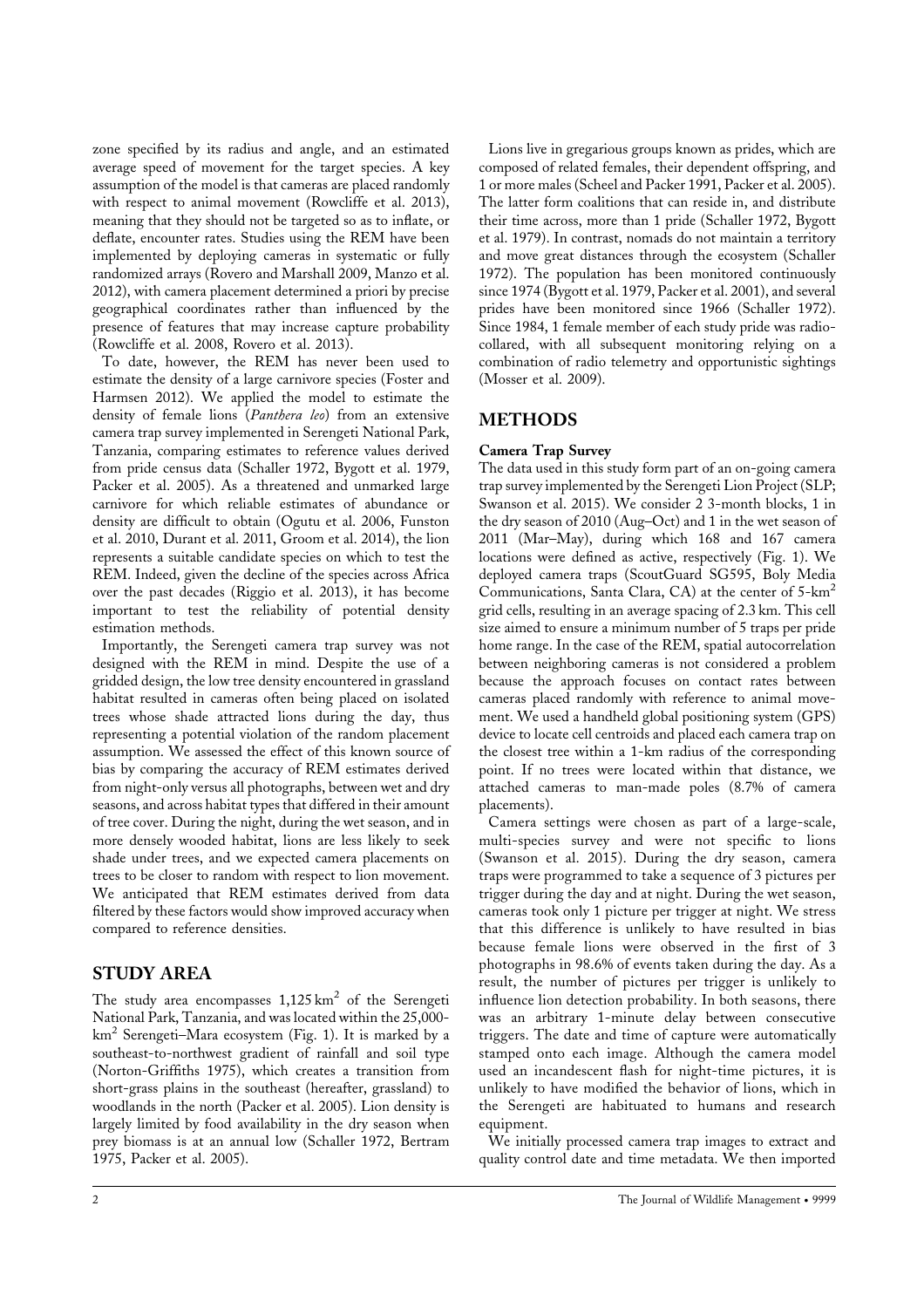

Figure 1. (a) Location of the Serengeti Lion Project study area (black outline) in northern Tanzania and (b) layout of the camera trap grid across woodland and grassland habitats. The Serengeti–Mara ecosystem encompasses key protected lion populations in Serengeti National Park (NP) and the Masai Mara National Reserve (MMNR) in Kenya.

the images into the Snapshot Serengeti (see www. snapshotserengeti.org) citizen science website for content classification. The latter combined multiple classifications of each image to yield high accuracy determinations of species (see Swanson et al. 2015 for more details).

#### Reference Densities

We calculated reference densities for female lions in grassland and woodland habitats for both the dry season of 2010 and the wet season of 2011. Habitat delineation was based on a classification of Landsat images (LPDAAC, USGS/EROS, Sioux Falls, SD) into 24 vegetation assemblages by Reed et al. (2009) using the method put forward by Grunblatt et al. (1989). The Serengeti GIS and Data Centre later grouped these assemblages into 4 broad vegetation types based on percentage tree canopy cover (51–  $100\% =$  dense woodland/forest;  $21-50\% =$  open woodland;  $2-20% =$ savannah; less than  $2% =$ grassland; available at www.serengetidata.org). In this study, we combined the dense woodland/forest and open woodland categories to define woodland polygons, and used the categories grassland and savannah to define grassland polygons.

At the time of study, 23 prides were known to use the study area and were being intensively monitored by the SLP. Each pride is generally located using radio telemetry and observed directly at least once every 2 weeks. Unlike camera trap images, direct observation of lions allows for individual recognition from natural facial markings (Packer and Pusey 1993), and thus enables near-perfect knowledge of pride size and composition. In particular, the size of the female component of each study pride (excluding cubs) is known with a very high level of confidence. Our study does not consider a small number of transient nomadic females, which are known to remain in the study area for very short periods of time only (Packer et al. 2005).

Although a number of Serengeti prides restrict their activities exclusively to grassland habitat ( $n = 8$ ), pride home ranges generally straddle both habitat types  $(n = 15)$ . Failure to account for thisislikely tolead to biasin habitat-specific female densities. To determine each pride's contribution to female lion abundance in woodland and grassland habitats, we multiplied the known number of pride females by the proportion of the corresponding 75% home range that overlapped with either habitat type, which we denote as  $p$ . Since  $\rho$  is likely to vary seasonally for each pride owing to changing prey availability, we estimated seasonal 75% home ranges from pride-specific utilization distributions (UDs) drawn from the spatial coordinates of direct observations collected over the dry season of 2010 (Jun–Oct) and the wet season of 2011 (Nov–May), as per Mosser et al. (2009). Thus, for each pride, we obtained seasonal values of  $p$ , which we assumed reflected seasonal changes in the contribution to female lion abundance in woodland and grassland habitats. We estimated pride UDs using reference bandwidths (Silverman 1986) from functions implemented in the R package adehabitatHR (Calenge 2006). We defined 75% home ranges as the minimum area over which the probability of relocating a pride was equal to 0.75 (Calenge 2006, Mosser et al. 2009).

For both grassland and woodland habitats, we calculated seasonal reference density of female lions  $D_{ref}$  as:

$$
D_{ref} = \sum_{i=1}^{M} (N_i \times p_i) / A \tag{1}
$$

in which  $M$  is the total number of lion prides with home ranges overlapping the habitat polygon,  $N_i$  is the total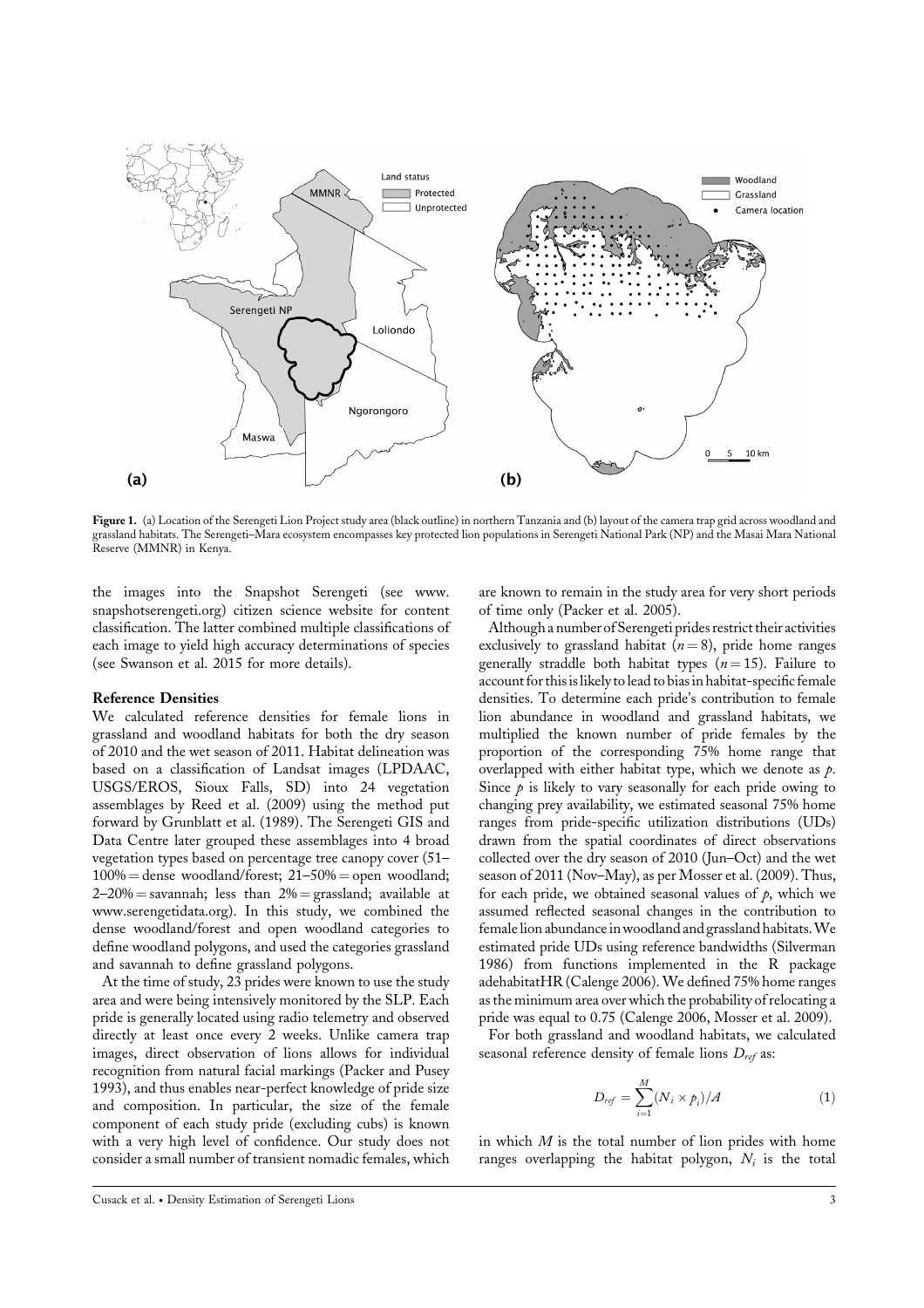number of female lions within pride i (with  $i \in M$ ),  $p_i$  is the proportion of pride  $i$ 's 75% home range overlapping the habitat polygon, and  $A$  is the habitat area effectively sampled by the camera trap grid. The latter was estimated by adding a buffer  $w$  equal to half the mean home range diameter of prides within the corresponding habitat to the camera trap grid hull (i.e., polygon obtained by joining the outer camera locations). We acknowledge that choice of buffer width for each habitat is the main source of uncertainty in our estimation of reference densities. To account for this, we derived reference density values for buffer widths corresponding to the 95% confidence limits of the corresponding habitat-specific mean home range radius. The resulting 95% confidence intervals surrounding our reference density values reflect the uncertainty associated with the estimation of A.

#### REM Parameterization

We used the following REM equation to obtain density estimates from camera trap encounter rates (Rowcliffe et al. 2008: equation 4):

$$
D = \frac{y}{t} \cdot \frac{\pi}{V r (2 + \theta)}\tag{2}
$$

in which  $y$  is the number of independent photographic events,  $t$  is total camera survey effort,  $V$  is average speed of animal movement, and r and  $\theta$  are the radius and angle of the camera trap detection zone, respectively.

We considered only camera trap photographs taken in the dry season of 2010 (Aug–Oct) and the wet season of 2011 (Mar–May). We did not include images of male lions in our analyses owing to our reduced ability to accurately estimate reference male densities. We defined an independent contact with a camera as a female lion entering and exiting the field of view. Therefore, we considered consecutive photographic events of an individual lion remaining stationary in front of a camera as the same event. We calculated survey effort as the total number of camera hours, and obtained encounter rates by dividing the total number of independent photographic events of female lions by total survey effort. We defined night-time photographic events as those occurring between 1800 and 0600.

We carried out ex-situ field trials to determine the dimensions of the camera detection zone. To estimate camera radius  $r$ , we approached a test camera directly from the front and on all fours 10 times, and measured the distance from the camera to the location at first trigger for each approach. For camera angle  $\theta$ , we carried out 10 paired approaches (1 from each side) perpendicular to the sensor beam at a distance of 5 m and recorded the location at first trigger. For each resulting location, we took a bearing using a compass placed on a flat surface directly below the camera. We recorded detection angle as the angle formed by the mean compass bearings taken on each side. We averaged values across trials to obtain values  $r$  and  $\theta$ . We also carried out a sensitivity analysis to determine the effect of a 1% change in the value of  $r$  or  $\theta$  on estimated density.

We estimated average distance moved per hour by female lions (hereafter, speed) from 4-day continuous follows of individual Serengeti prides carried out between September 1984 and December 1987 (see Packer et al. 1990, Scheel and Packer 1991). During these surveys, observers remained at least 200 m away from lions at all times. We derived distance moved from car odometer readings. For the purpose of this study, we assigned followed prides to woodland or grassland habitat based on the dominant habitat type within their 75% home range. For each season, we averaged hourly movement rate across prides of the same habitat to obtain average speed of movement during the 24-hour period  $(V_{all})$ and at night  $(V_n)$ .

Although lions are considered a social species and are often encountered as part of a pride, we chose not to define individual events as group contact events whereby REM density is multiplied by average group size (Rowcliffe et al. 2008, Zero et al. 2013). Our view is analogous to that put forward in the context of distance sampling of clustered animals. Thomas et al. (2010) acknowledge that treating grouped individuals as independent may sometimes be necessary if accurate group counts are not easily obtained, or if groups are not cohesive, as is the case for lions. In this case, variance surrounding the REM estimates will be inflated, but estimates remain unbiased (Thomas et al. 2010).

#### Density Estimation

We defined 4 season-habitat subsets for which to estimate female lion densities: dry season-grassland (D-G), dry season-woodland (D-W), wet season-grassland (W-G), and wet season-woodland (W-W). We extracted habitat-specific camera points from corresponding habitat polygons (Fig. 1) and derived separate REM estimates from all and night-time only photographic events.

We computed overall variance of REM density estimates using the delta method (Seber 1982). The latter incorporated variance associated with the encounter rate (estimated by resampling camera locations with replacement 10,000 times, as per Rowcliffe et al. 2008), as well as standard errors associated with the independent estimation of parameters V,  $r$ , and  $\theta$ . We used the resulting 95% confidence intervals to assess whether REM estimates differed significantly from reference values. We used percentage differences from reference densities to assess bias in REM estimates. We carried out all analyses in R version 3.0.3 (http://cran.rproject.org, accessed 2 Oct 2013).

#### RESULTS

Prides with home ranges straddling both grassland and woodland habitat accounted for 65.2% and 60.9% of all monitored prides during the dry and the wet season, respectively (Table S1). Estimated reference female lion abundance was 102.7 for dry season-grassland, 47.2 for dry season-woodland, 112.3 for wet season-grassland, and 29.7 for wet season-woodland. Estimated survey area for grassland habitat was  $824.9 \text{ km}^2$  and  $904.8 \text{ km}^2$  during the dry and wet season, respectively. For woodland habitat, estimated surveyed area was  $332.6 \text{ km}^2$  and  $358.6 \text{ km}^2$  during the dry and wet season, respectively. Mean home range area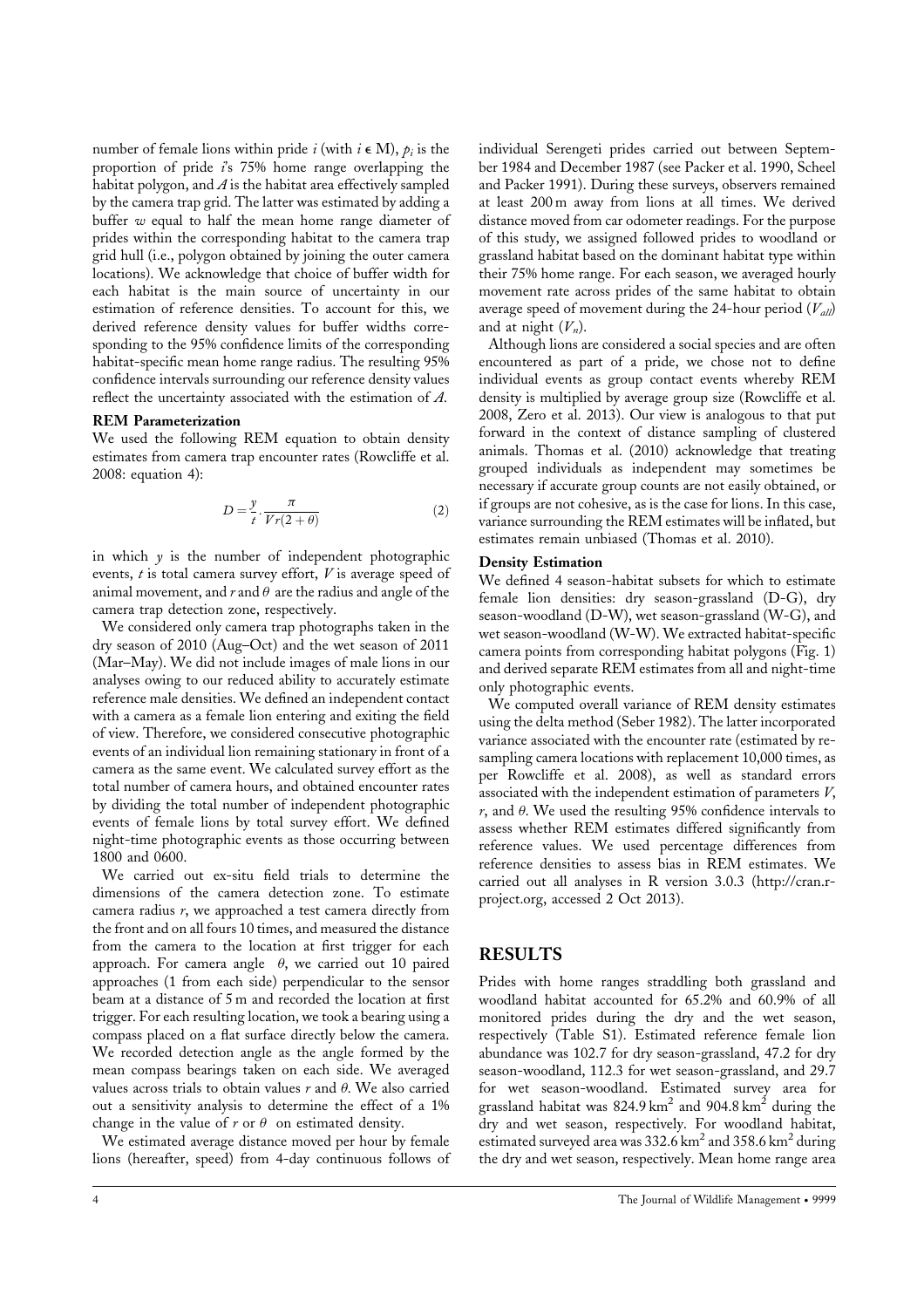**Table 1.** Mean 75% pride home-range kernel area (HR; in km<sup>2</sup>) of lions in the Serengeti Lion Project study area during the dry season of 2010 and the wet season of 2011, and buffer width added to the habitat polygon for the different season-habitat combinations considered  $(w; \text{ in } \text{ km})$ .

| Season-habitat <sup>a</sup> No. of prides Mean HR area |    |      | w   | w 95% CI    |
|--------------------------------------------------------|----|------|-----|-------------|
| $D-G$                                                  | 13 | 49.1 | 40  | $2.6 - 5.2$ |
| $D-W$                                                  | 10 | 46.6 | 39  | $2.8 - 5.3$ |
| $W-G$                                                  | 13 | 78.0 | 5.0 | $3.5 - 6.2$ |
| W-W                                                    | 10 | 51.6 | 41  | $2.2 - 5.0$ |

<sup>a</sup> D-G, dry season-grassland; D-W, dry season-woodland; W-G, wet season-grassland; W-W, wet season-woodland.

was greatest in grassland habitat during the wet season (Table 1).

We obtained 169 independent events of female lions from 7,608 camera trap days in the dry season, including 55 taken at night (see Table 2 for a summary of events recorded per season-habitat combination). For the wet season, 163 independent events were recorded over 12,137 camera trap days, including 73 at night. We used follow data from 3 woodland and 4 grassland prides to estimate habitat-specific average speed of lion movement in the dry and wet season, respectively (Table 2; Table S2). Average speed during both the 24-hour period and at night was highest in grassland habitat during the wet and dry seasons (Table 2). Estimates for camera detection radius and angle were 14.42 m  $(SE = 0.778 \text{ m})$  and  $50.12^{\circ}$   $(SE = 1.557^{\circ})$ , respectively. Our sensitivity analysis revealed that, all else remaining equal, a 1% change in detection radius resulted in a 1% change in density, whereas the same perturbation of the detection angle value only resulted in a 0.3% change in estimated density.

All REM models considered over-estimated Serengeti female lion density but to varying degrees (Table 3; Fig. 2). Models that considered only night-time events resulted in estimates that were much less biased relative to those based on all photographic events. Estimates from all events were also significantly different from reference density values for all season-habitat combinations except in woodland habitat during the wet season. In contrast, confidence intervals associated with night-time REM estimates and reference densities overlapped for all season-habitat combinations. Although restricting data to night-time records had the strongest effect on accuracy, the effect of season was also notable, with wet season estimates based on all events being less biased than dry season estimates (Fig. 2). When

considering all events, estimates from woodland habitat were closer to reference values in both seasons.

### DISCUSSION

Estimates of animal density form the basis of many monitoring programs and often determine allocation of conservation efforts (Jones et al. 2013). Although camera traps offer a cost-effective way of gathering information on multiple species, methods for estimating density remain largely focused on marked species. In this context, the REM offers a simple framework that is potentially suited to a wider range of species. However, Foster and Harmsen (2012) suggest that the model's assumption of random placement of cameras with respect to animal movement will often not be achievable for most species, and territorial large carnivores in particular. Countering this assessment, our study has shown that restricting REM estimation to periods and habitats in which animal movement is more likely to be random with respect to cameras can help reduce bias in estimates of density for female Serengeti lions. Nevertheless, we emphasize that despite this approach, our estimates remain biased to some degree in all season-habitat combinations, highlighting the need for truly random placement with respect to animal movement, as well as reliable estimates of average speed of animal movement and camera detection zone dimensions.

Lion movement in the Serengeti is primarily influenced by the distribution and density of prey (Hopcraft et al. 2005, Packer et al. 2005, Mosser and Packer 2009) but also at small scales by the distribution of landscape features, and trees in particular. The latter represent an important source of shade in a largely open savannah habitat. Thus, although the approximate locations of camera points across the study landscape were chosen using a systematic grid approach, preferential positioning of camera traps on trees at a finer scale represented a violation of the REM's random placement assumption. However, using prior knowledge of lion behavior, we hypothesized that this violation would be less severe when tree cover is used less disproportionately by lions, specifically during the night, during the wet season, and in woodland habitat. By estimating densities using data filtered by these factors, we found that all 3 did indeed reduce bias, and most especially the exclusion of daytime records, which was alone sufficient to generate estimates that were not significantly different from reference in any habitatseason combination. In contrast, estimates obtained using both day and night-time data showed substantial and significant over-estimation in all cases. Given reliable

Table 2. Camera effort (in days) and number of independent photographic events of female Serengeti lions recorded in total and at night only for the different habitats considered during the dry season of 2010 and the wet season of 2011.  $V_{all}$  and  $V_n$  represent average speed of lion movement (in km/hr) over the 24-hour period and at night  $(\pm$  SE), respectively, and were derived from 96-hour continuous follows of selected prides.

| Season-habitat <sup>a</sup> | Effort | Total no. of events | No. night-time events | ' all                 |                       |
|-----------------------------|--------|---------------------|-----------------------|-----------------------|-----------------------|
| D-G                         | 5,348  | 131                 | 55                    | $0.173 \ (\pm 0.012)$ | $0.287 \ (\pm 0.017)$ |
| $D-W$                       | 2,260  | 38                  | 22                    | $0.135 \ (\pm 0.017)$ | $0.275 \ (\pm 0.020)$ |
| $W-G$                       | 8,424  | 140                 | 56                    | $0.189 \ (\pm 0.009)$ | $0.307 \ (\pm 0.013)$ |
| W-W                         | 3,713  | 23                  |                       | $0.126 \ (\pm 0.021)$ | $0.288 \ (\pm 0.028)$ |

<sup>a</sup> D-G, dry season-grassland; D-W, dry season-woodland; W-G, wet season-grassland; W-W, wet season-woodland.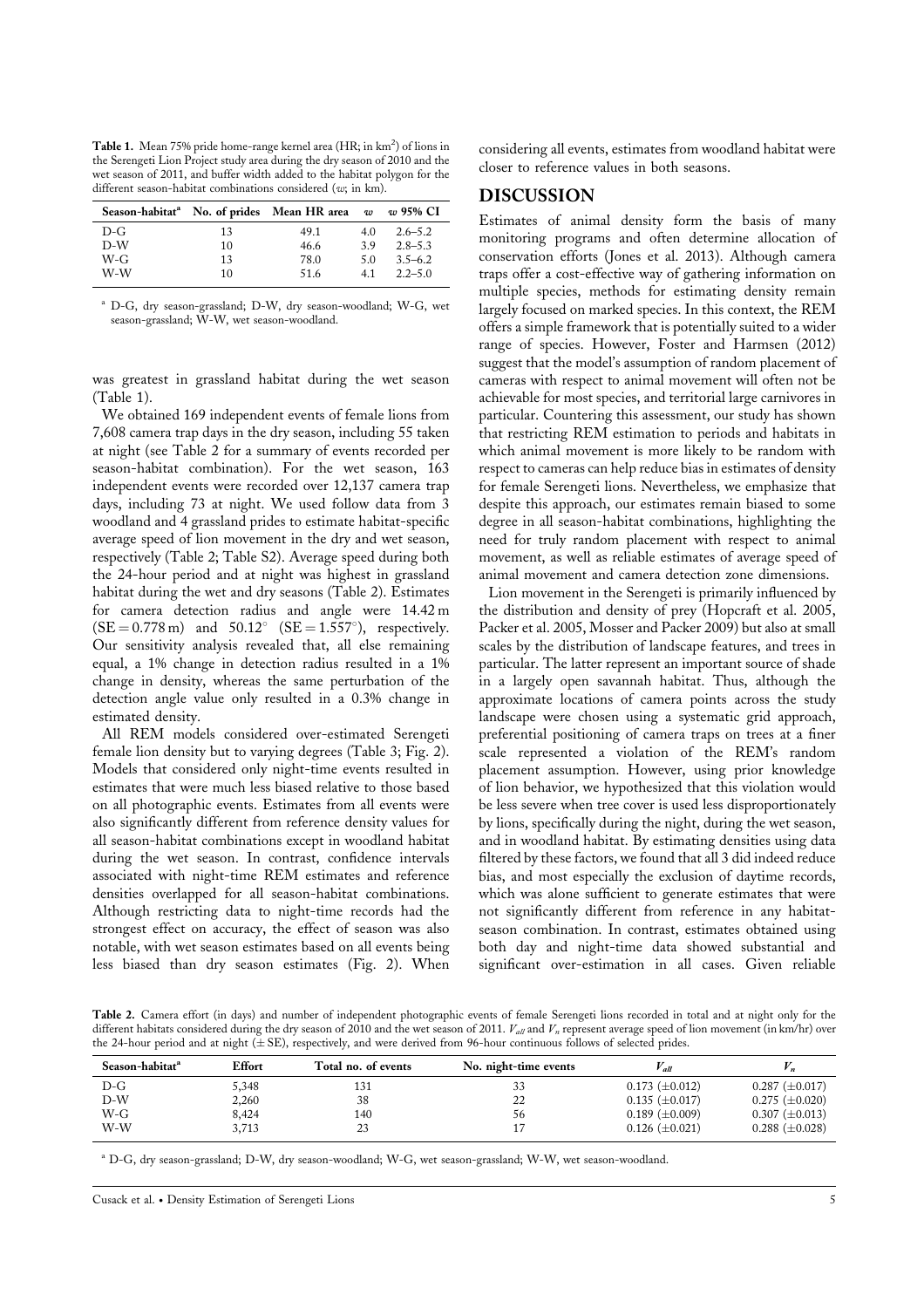|                             | <b>REM</b> all events |                 | <b>REM</b> night events |                 | $D_{ref}$ |                 |
|-----------------------------|-----------------------|-----------------|-------------------------|-----------------|-----------|-----------------|
| Season-habitat <sup>a</sup> | Estimate              | 95% CI          | Estimate                | 95% CI          | Estimate  | 95% CI          |
| $D-G$                       | 0.467                 | $0.391 - 0.542$ | 0.142                   | $0.094 - 0.190$ | 0.124     | $0.111 - 0.141$ |
| $D-W$                       | 0.375                 | $0.211 - 0.539$ | 0.213                   | $0.096 - 0.330$ | 0.142     | $0.111 - 0.170$ |
| $W-G$                       | 0.294                 | $0.222 - 0.366$ | 0.145                   | $0.109 - 0.181$ | 0.124     | $0.112 - 0.142$ |
| W-W                         | 0.147                 | $0.093 - 0.201$ | 0.095                   | $0.050 - 0.139$ | 0.083     | $0.072 - 0.120$ |

Table 3. Random encounter model (REM) and reference density  $(D_{ref})$  estimates (with 95% CI) for female Serengeti lions in grassland and woodland habitats during the dry season of 2010 and the wet season of 2011.

<sup>a</sup> D-G, dry season-grassland; D-W, dry season-woodland; W-G, wet season-grassland; W-W, wet season-woodland.

estimates of average speed of animal movement and camera detection zone dimensions, these results highlight the capacity for the REM to provide unbiased density estimates for a large carnivore species, but only if the assumption of random distribution of cameras and animals relative to one another is met.

The REM performed well relative to other methods used to derive absolute lion densities in the past. Estimates were more precise (i.e., narrower confidence intervals) than those obtained for Serengeti lions using distance sampling (Durant et al. 2011), which also required a higher level of sampling effort. Similarly, the use of sight-resight methods to estimate lion density in Kenya's Masai Mara was described by Ogutu et al. (2006) as "costly and time-consuming" owing to the necessity for accurate recognition of individual animals. In contrast, the REM may offer a promising and more costeffective alternative to estimating animal density, provided model parameters are estimated accurately.

In line with this, a current drawback of the REM is its reliance on independent estimates of animal speed of movement and camera detection zone dimensions. Even in the case of the well-studied Serengeti lion population,



Figure 2. Absolute percentage errors associated with random encounter model (REM) estimates of female lion density in the Serengeti Lion Project study area during the dry season of 2010 and the wet season of 2011. Reference density is symbolized by the dashed horizontal line at 0% error. Bars represent errors in the estimates derived from all (light gray) or nighttime only (dark gray) photographic events. Season-habitat combinations are defined as follows: dry season-grassland (D-G), dry season-woodland (D-W), wet season-grassland (W-G), and wet season-woodland (W-W). Error brackets represent the percentage errors of 95% confidence intervals associated with REM estimates.

estimates for these parameters still bear an unknown level of error. For example, camera sensitivity may be different for a 70-kg human than for a 200-kg lion. Although a method does exist that enables extraction of species-specific camera detection zone dimensions directly from the raw images (Rowcliffe et al. 2011), the camera model and settings used in this study precluded its application. Detection radius has been shown to decrease in the wet season, which could have affected REM estimates given that density is directly proportional to this parameter, as shown by our sensitivity analysis. In contrast, estimated density was found to be less sensitive to changes in camera detection angle.

For the same reason, obtaining accurate estimates of animal speed of movement is crucial to the model's success. Despite this, studies using camera traps often possess limited information on the target species, including speed of movement. For example, Manzo et al. (2012) used day range estimates from Poland to estimate the density of European pine marten (Martes martes) in central Italy using the REM. Although we derived our estimates of average speed of lion movement from data collected nearly 30 years ago, there is no evidence that lion ranging patterns have changed in the interim. The intensive observations in the 1980s and the current camera trap survey were both conducted in the same general area, where there has been no substantial change in prey species (Packer et al. 2005, Sinclair et al. 2007) and human impacts have remained consistently low. Thus, given the scarcity of GPS collar data for Serengeti lions, we believe our estimates of speed to be adequate for the present study.

Our ability to assess the REM as a density estimation tool for Serengeti lions is dependent on reliable reference density values. Although we cannot exclude the possibility that a small number of itinerant females remain unaccounted for, our knowledge of female lion numbers in the study area is very close to complete because of intensive and on-going monitoring by the SLP. We acknowledge that defining the area sampled by the camera trap grid remains the primary source of uncertainty in our estimation of reference densities. However, we believe the range of buffer widths over which we estimated reference densities adequately reflects this uncertainty.

## MANAGEMENT IMPLICATIONS

Obtaining accurate estimates of animal density remains a constant challenge in the management and conservation of threatened large carnivores, and unmarked species in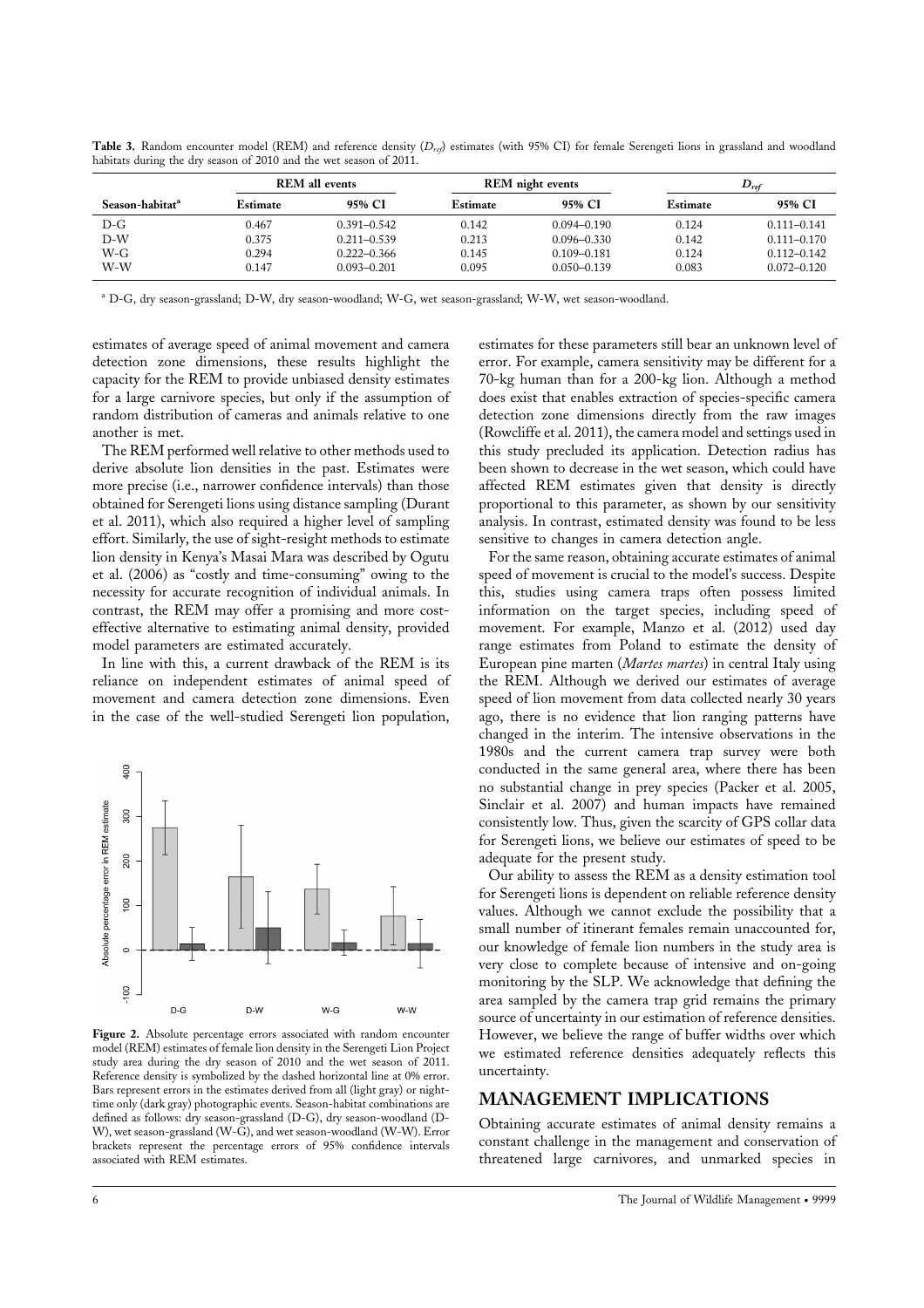particular. We have shown that a relatively simple model, the REM, may be used to estimate the density of a territorial and unmarked large carnivore from camera trap data on the condition that clear violations of the model's key assumption are identified and reduced as much as possible using prior knowledge of animal behavior. Indeed, the latter may be used to identify time periods (e.g., day or night) or camera locations (e.g., habitat type) that satisfy the requirement for randomness of cameras with respect to animals. Although we demonstrated this approach on existing camera trap data that were not collected with REM analysis in mind, we stress that, if available, knowledge of animal movement patterns should preferably guide REM survey design so as to avoid violations of the random placement assumption from the study onset. In the case of Serengeti lions, this suggests avoiding preferential positioning of camera traps on isolated trees. However, more generally for any species, we do not recommend application of the REM to data obtained from baited or lured cameras, from cameras placed preferentially on trails, watering points, mineral licks, outside of dens and known resting sites, or at any other landscape feature that may inflate or deflate capture rates. Nevertheless, our findings open up possibilities for the application of the REM to a broader range of unmarked species. In line with this, efforts are currently underway to streamline REM parameter estimation from the raw camera trap images (Rowcliffe et al. 2014), and it is hoped that these advances will greatly enhance standardization of the method as well as increase the accuracy of future estimates.

#### ACKNOWLEDGMENTS

We thank members of the Serengeti Lion Project, particularly D. Rosengren, G. G. Lohay, and S. Mwampeta, for assisting with data collection, members of the Zooniverse staff for development of the Snapshot Serengeti platform, and the 28,040 volunteers who contributed to Snapshot Serengeti online classifications (complete list at www.snapshotserengeti. org/#/authors). We would also like to thank the Minnesota Supercomputing Institute for assisting in the extraction and quality control of image metadata. We are grateful to D. W. Macdonald, A. Loveridge, M. Hayward, and two anonymous reviewers for comments on previous versions of the manuscript. This work was supported by NSF grant DEB-1020479 and Expedition Council grants of the National Geographic Society to C. Packer, and NERC grant NE/J016527/1 to T. Coulson. T. Coulson also acknowledges support from an ERC advanced grant.

## LITERATURE CITED

- Athreya, V., M. Odden, J. D. Linnell, J. Krishnaswamy, and U. Karanth. 2013. Big cats in our backyards: persistence of large carnivores in a human dominated landscape in India. PloS One 8:e57872.
- Bertram, B. C. 1975. Social factors influencing reproduction in wild lions. Journal of Zoology 177:463–482.
- Borchers, D. L., and M. G. Efford. 2008. Spatially explicit maximum likelihood methods for capture-recapture studies. Biometrics 64:377–385.
- Bygott, J. D., B. C. Bertram, and J. P. Hanby. 1979. Male lions in large coalitions gain reproductive advantages. Nature 282:839–841.
- Calenge, C. 2006. The package adehabitat for the R software: a tool for the analysis of space and habitat use by animals. Ecological Modelling 197:516–519.
- Carbone, C., S. Christie, K. Conforti, T. Coulson, N. Franklin, J. R. Ginsberg, M. Griffiths, J. Holden, K. Kawanishi, M. Kinnaird, R. Laidlaw, A. Lynam, D. W. Macdonald, D. Martyr, C. MacDougal, L. Nath, T. O'Brien, J. Seidensticker, D. J. L. Smith, M. Sunquist, R. Tilson, and W. N. Shahruddin. 2001. The use of photographic rates to estimate densities of tigers and other cryptic mammals. Animal Conservation 4: 75–79.
- Chandler, R. B., and J. A. Royle. 2013. Spatially explicit models for inference about density in unmarked or partially marked populations. Annals of Applied Statistics 7:936–954.
- Durant, S. M., M. E. Craft, R. Hilborn, S. Bashir, J. Hando, and L. Thomas. 2011. Long-term trends in carnivore abundance using distance sampling in Serengeti National Park, Tanzania. Journal of Applied Ecology 48:1490–1500.
- Foster, R. J., and B. J. Harmsen. 2012. A critique of density estimation from camera trap data. Journal of Wildlife Management 76:224–236.
- Funston, P. J., L. Frank, T. Stephens, Z. Davidson, A. Loveridge, D. M. Macdonald, S. Durant, C. Packer, A. Mosser, and S. M. Ferreira. 2010. Substrate and species constraints on the use of track incidences to estimate African large carnivore abundance. Journal of Zoology 281:56–65.
- Gardner, B., J. Reppucci, M. Lucherini, and J. A. Royle. 2010. Spatially explicit inference for open populations: estimating demographic parameters from camera-trap studies. Ecology 91:3376–3383.
- Gopalaswamy, A. M., J. A. Royle, J. E. Hines, P. Singh, D. Jathanna, N. Kumar, and K. U. Karanth. 2012. Program SPACECAP: software for estimating animal density using spatially explicit capture-recapture models. Methods in Ecology and Evolution 3:1067–1072.
- Gray, T. N. E., and S. Prum. 2012. Leopard density in post-conflict landscape, Cambodia: evidence from spatially-explicit capture-recapture. Journal of Wildlife Management 76:163–169.
- Groom, R. J., P. J. Funston, and R. Mandisodza. 2014. Surveys of lions Panthera leo in protected areas in Zimbabwe yield disturbing results: what is driving the population collapse? Oryx 48:385–393.
- Grunblatt, J., W. K. Ottichilo, and R. K. Sinange. 1989. A hierarchical approach to vegetation classification in Kenya. African Journal of Ecology  $27:45 - 51$ .
- Hopcraft, J. G. C., A. R. E. Sinclair, and C. Packer. 2005. Planning for success: Serengeti lions seek prey accessibility rather than abundance. Journal of Animal Ecology 74:559–566.
- Jennelle, C. S., M. C. Runge, and D. I. MacKenzie. 2002. The use of photographic rates to estimate densities of tigers and other cryptic mammals: a comment on misleading conclusions. Animal Conservation 5:119–120.
- Jones, J. P., G. P. Asner, S. H. Butchart, and K. U. Karanth. 2013. The "why", "what" and "how" of monitoring for conservation. Key Topics in Conservation Biology 2:327–343.
- Manzo, E., P. Bartolommei, J. M. Rowcliffe, and R. Cozzolino. 2012. Estimation of population density of European pine marten in central Italy using camera trapping. Acta Theriologica 57:165–172.
- Meek, P. D., P. J. S. Fleming, A. G. Ballard, P. B. Banks, A. W. Claridge, J. G. Sanderson, and D. E. Swann. 2014. Camera trapping: wildlife management and research. CSIRO Publishing, Melbourne, Australia.
- Mosser, A., J. M. Fryxell, L. Eberly, and C. Packer. 2009. Serengeti real estate: density vs. fitness-based indicators of lion habitat quality. Ecology Letters 12:1050–1060.
- Mosser, A., and C. Packer. 2009. Group territoriality and the benefits of sociality in the African lion, Panthera leo. Animal Behaviour 78:359–370.
- Norton-Griffiths, M. 1975. The patterns of rainfall in the Serengeti ecosystem, Tanzania. East African Wildlife Journal 13:347–374.
- O'Connell, A. F., J. D. Nichols, and K. U. Karanth, editors. 2011. Camera traps in animal ecology. Springer, Tokyo, Japan.
- Ogutu, J. O., H.-P. Piepho, H. T. Dublin, R. S. Reid, and N. Bhola. 2006. Application of mark-recapture methods to lions: satisfying assumptions by using covariates to explain heterogeneity. Journal of Zoology 269: 161–174.
- Packer, C., R. Hilborn, A. Mosser, B. Kissui, M. Borner, G. Hopcraft, J. Wilmshurst, S. Mduma, and A. R. Sinclair. 2005. Ecological change, group territoriality, and population dynamics in Serengeti lions. Science 307:390–393.